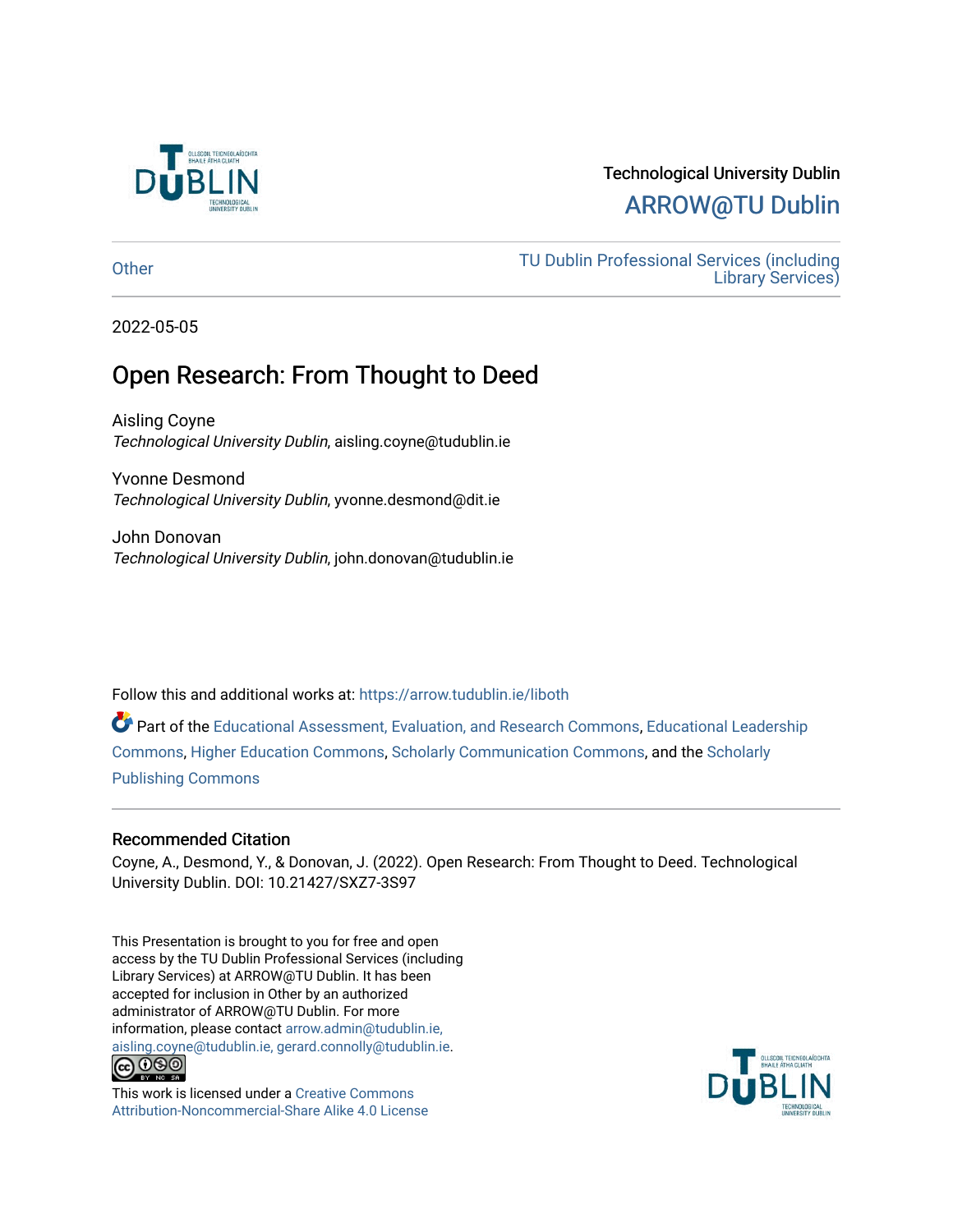

# Open Research: From Thought to Deed

Aisling Coyne, TU Dublin Yvonne Desmond, TU Dublin John Donovan, TU Dublin

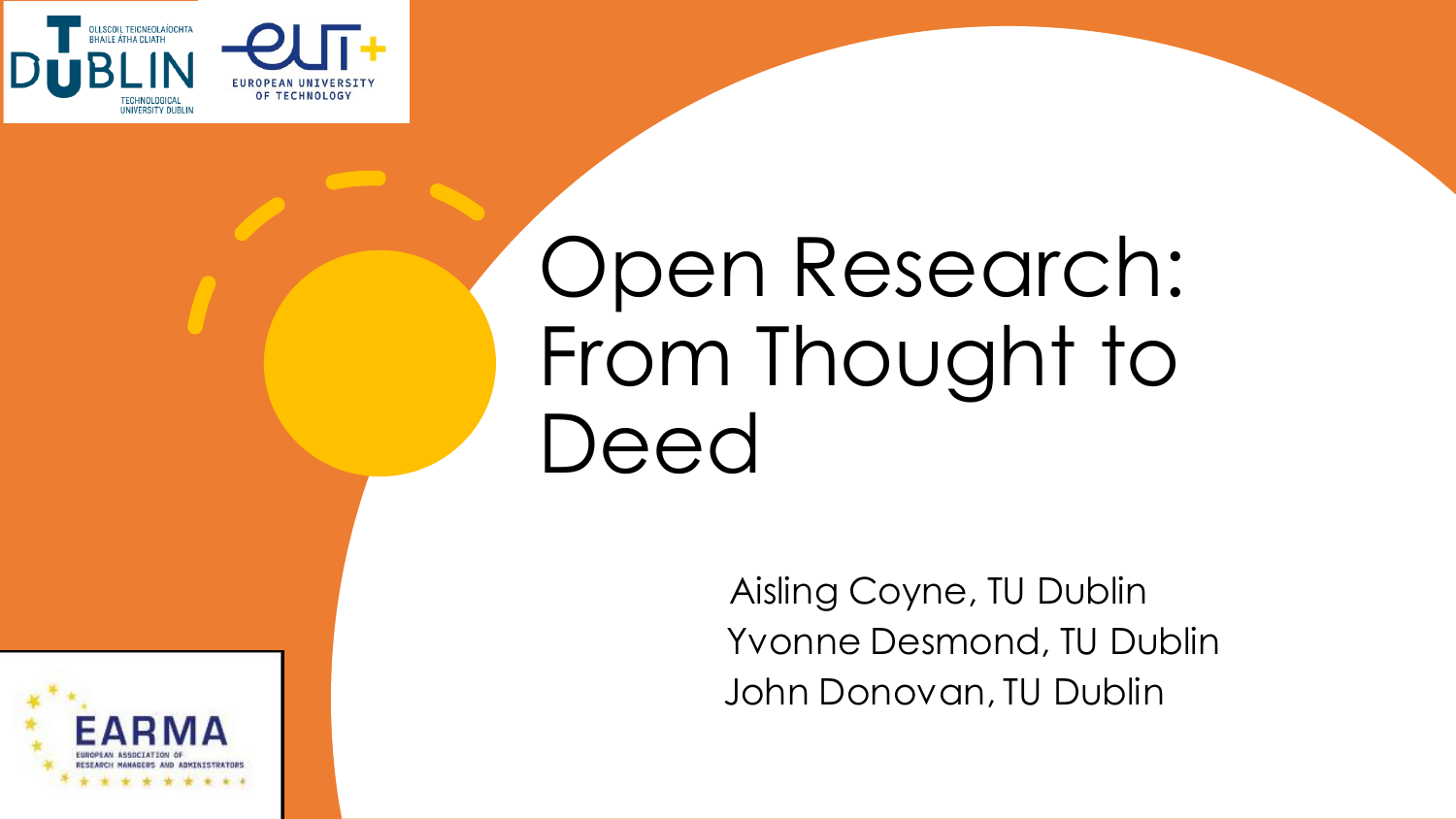Open Scholarship is the practice of research, education and knowledge exchange in such a way that others can collaborate and contribute, where research publications, data, lab notes and other scholarly processes and works are properly and ethically managed and evaluated and, unless restricted for justifiable reasons, are freely available to all levels of society under terms that enable reuse, redistribution and reproduction of the work and its underlying data and methods.

Adapted from Foster's Open Science definition)

**Publications Open Access to** Data

**Open Access to** 

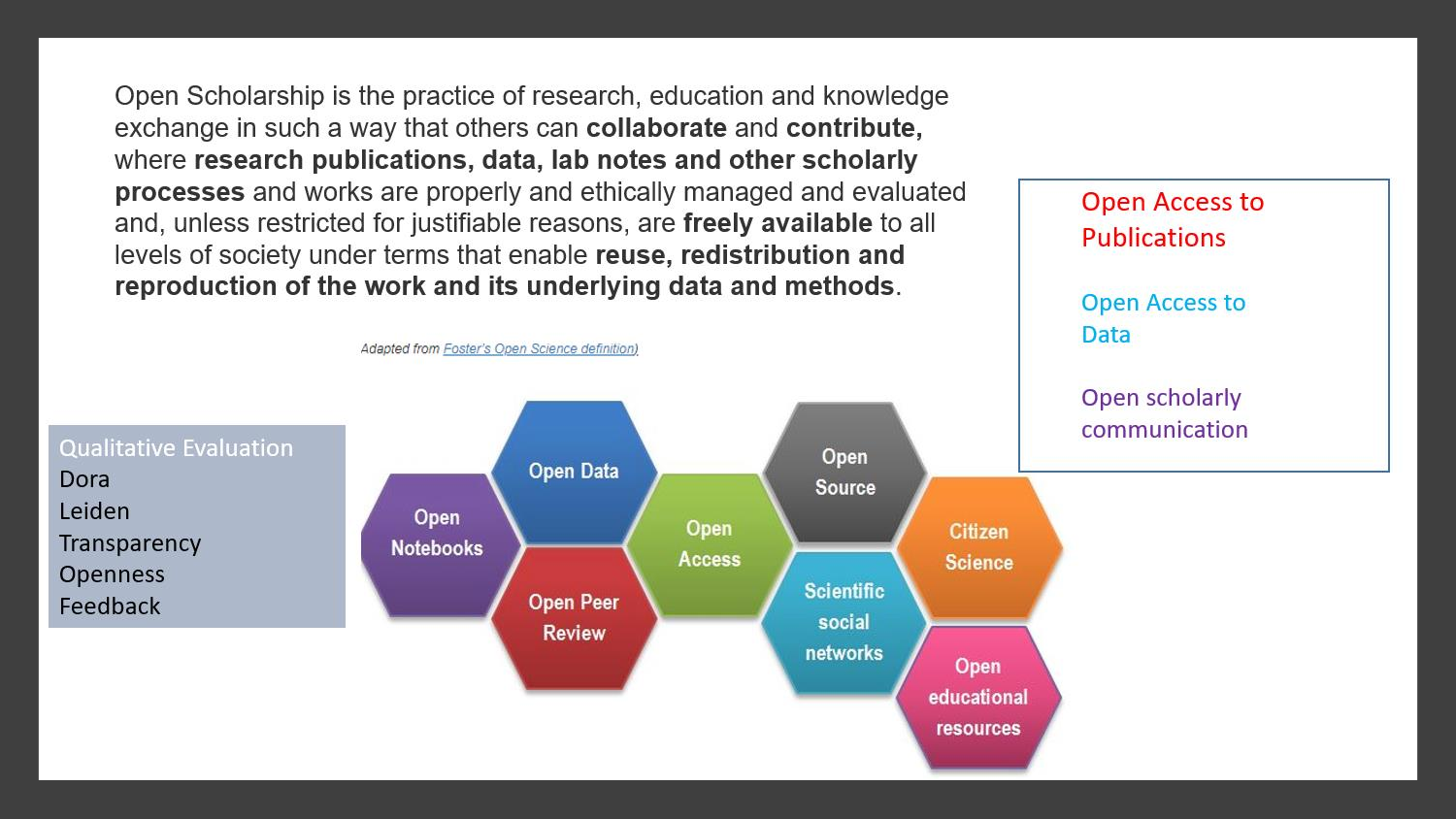# What's in it for Research?

- •Open platforms, tools and services
- •Sharing and collaboration
- •Swift communication of results
- •Transparency/public engagement
- •Open publications
- Open data

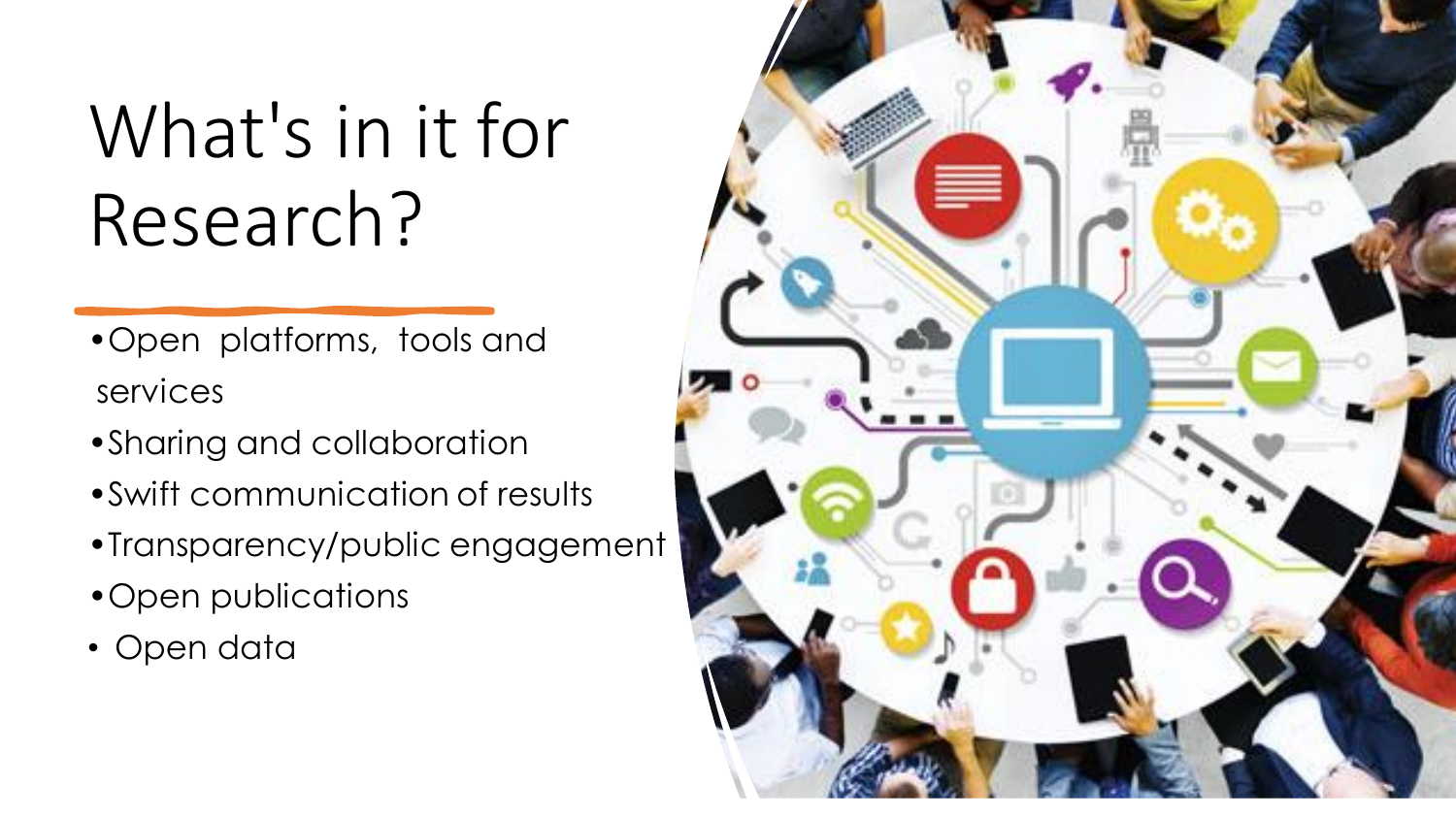### What's in it for the Researcher?



Brings in more people to get credit

Hard on early career researchers

Still being judged on citations

Vocal publisher lobby

**Changes** evaluation structure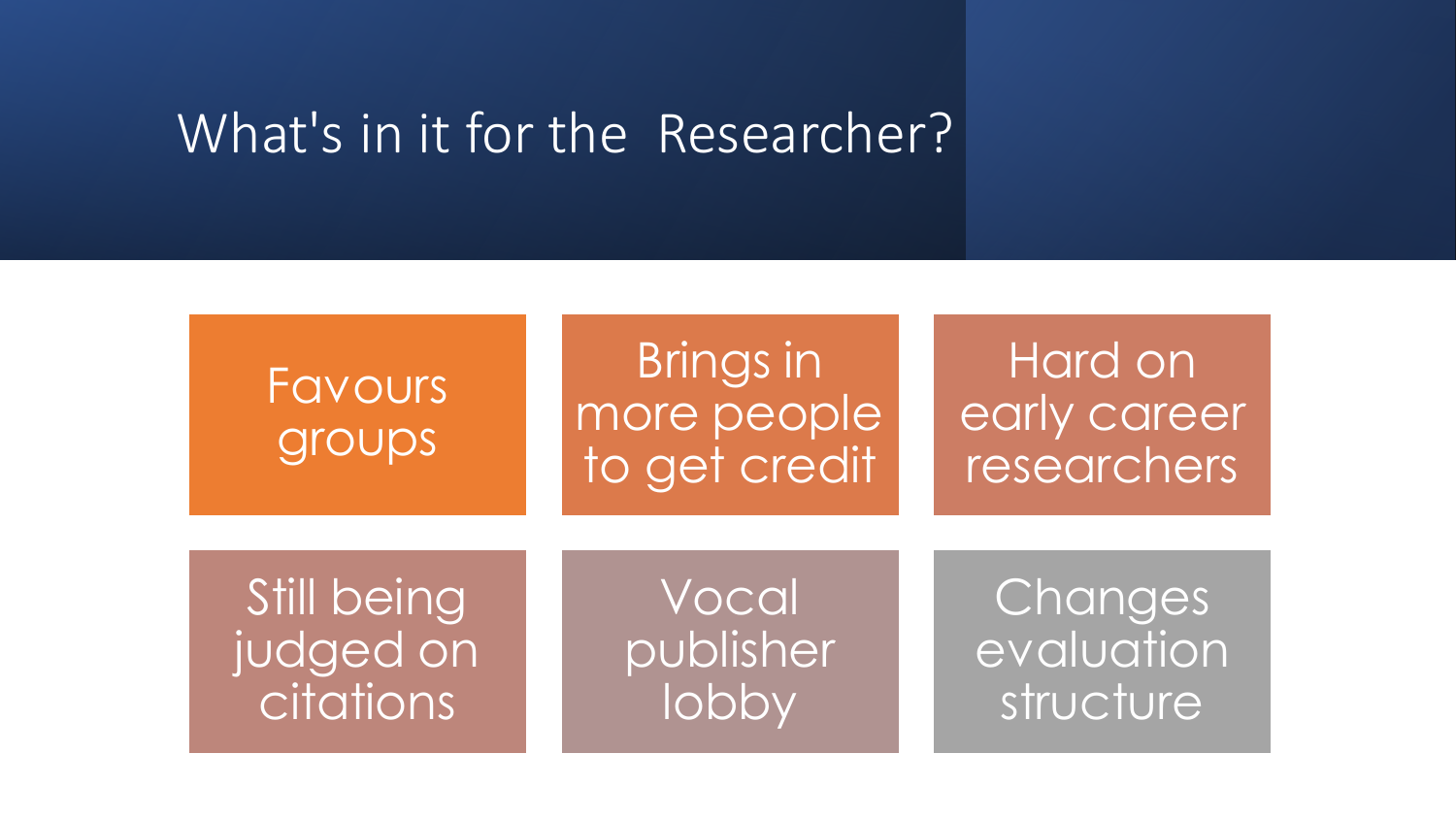### Best laid plans!

- Green route most logical
	- What has happened is APCs!
	- Publishers getting paid twice
- Pressure Plan S
	- Has it impacted really?
- Transformative agreements
	- Libraries still paying subs
- Gold journals by traditional publishers, pressure to pay expensive APCs
- More % of research funding going on publication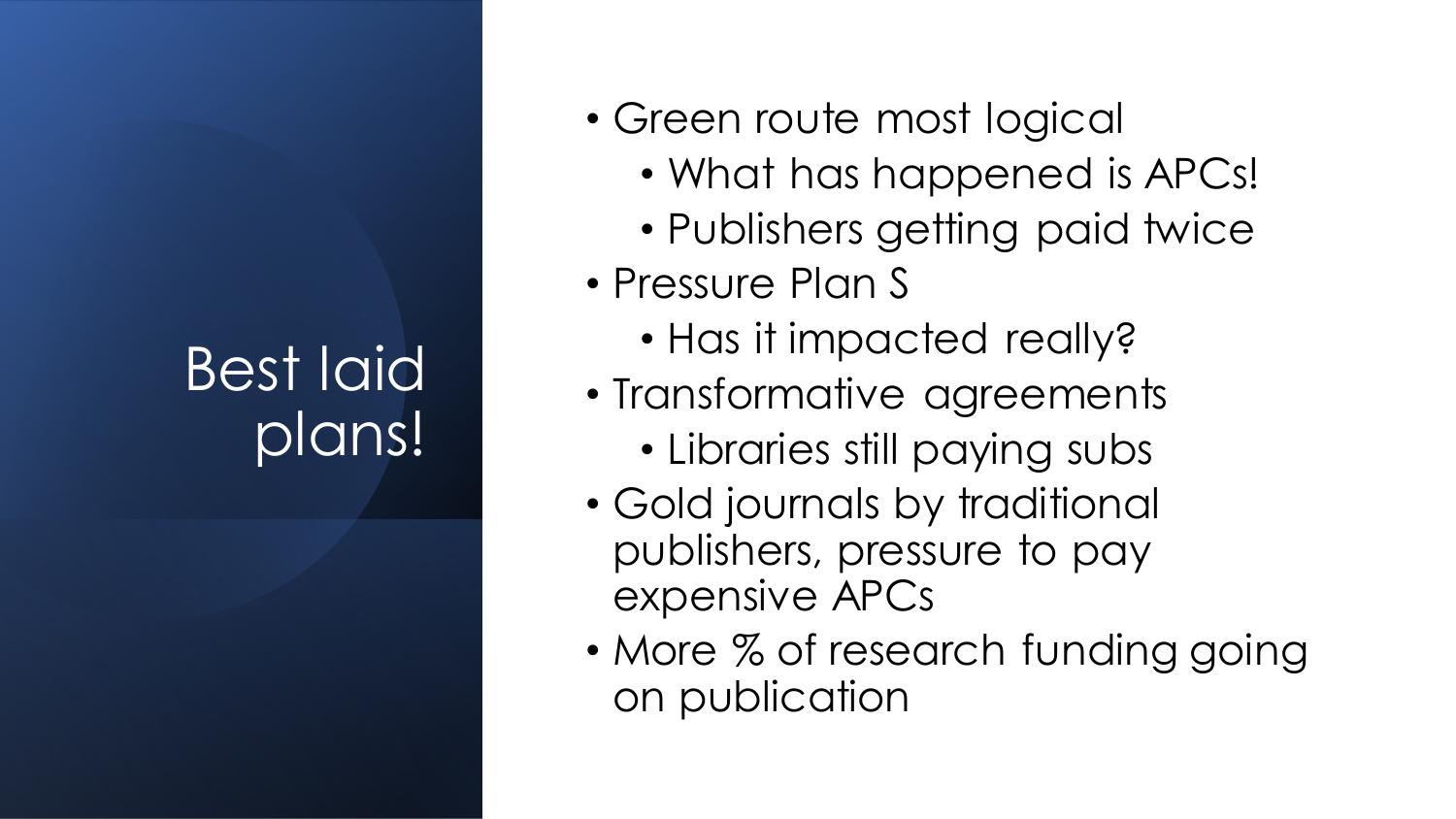

## Cultural Change

#### • **What is the resistance of culture to change?**

In general, cultural stereotypes present great resistance to change and to their own redefinition. Culture, often appears fixed to the observer at any one point in time because cultural mutations occur incrementally. Cultural change i**s a longterm process.**

#### **Funders driving change**

- Busy researchers need to change the way they think
- Busy researchers need to change the way they do things
- Busy researchers need to participate in own evaluation.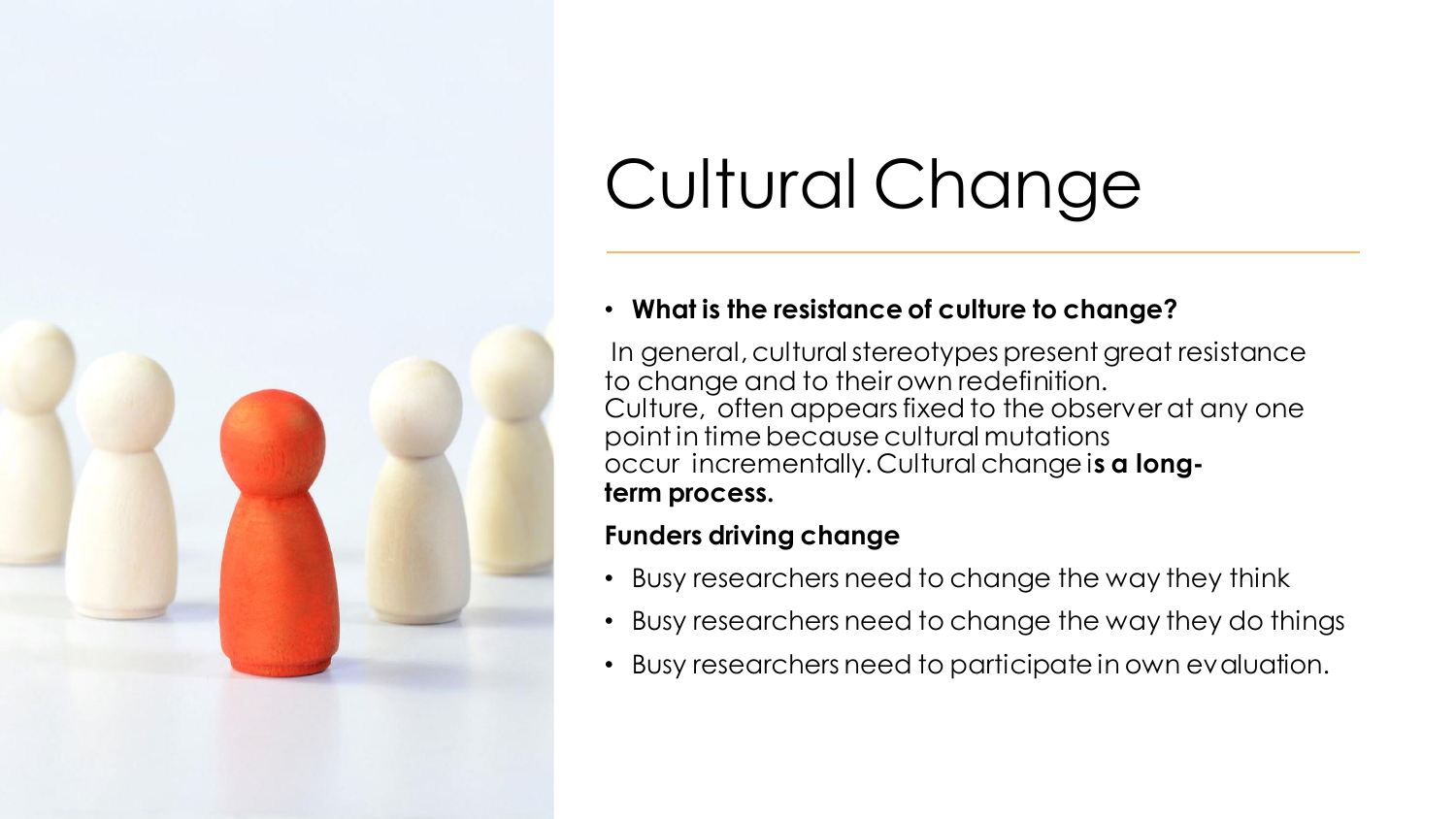### In the meantime

- Traditional metrics alive and well
	- Suits Sciences but not Engineering, Computing, Arts & Humanities
- Article Processing Charges and how to pay for them!
- Questions
	- Will established academics lead?
	- What is the reputational risk for early career researchers?
	- Will national/institutional metrics change?
	- Who will provide rewards and recognitions?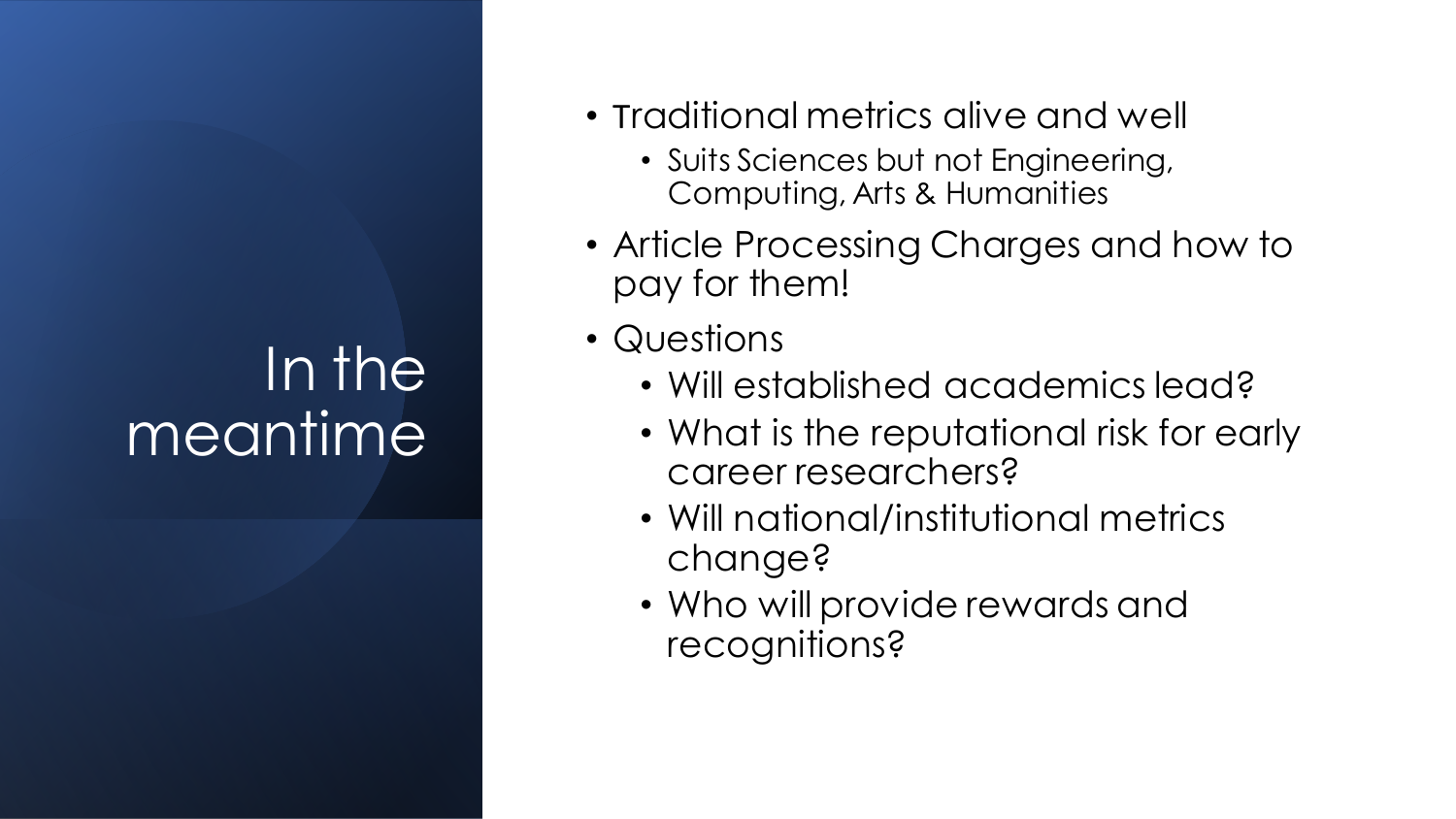# Cultural change: Step

### Needs to happen at **national** level

• Sort of is, sort of is not

### Evaluation needs to change

- Quantitative assessment always easier
- DORA Leiden...has it really been implemented?

### Do researchers really want this?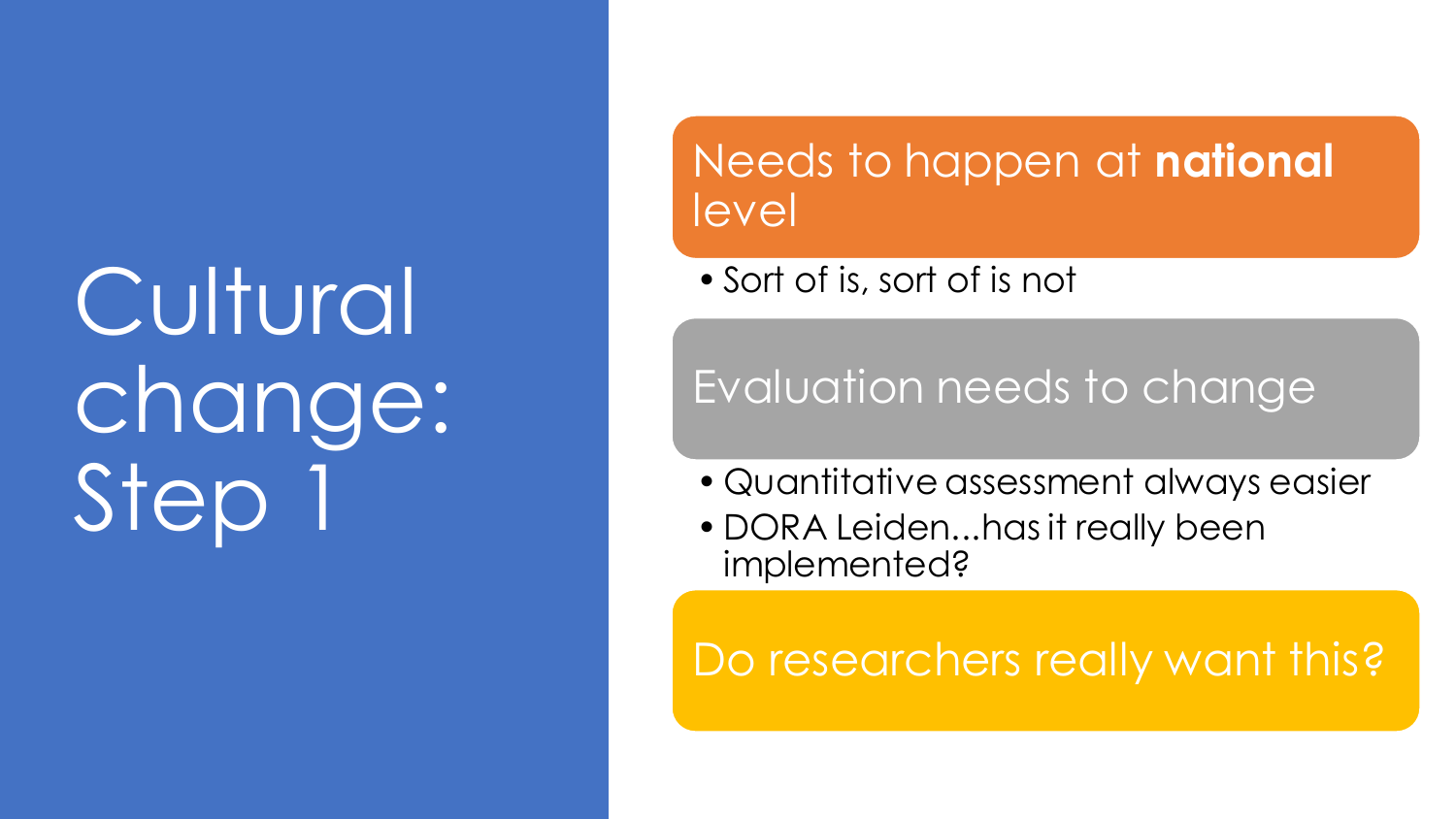Cultural Change: Step 2

### • **Institutional level**

- Policy
- Rewards/Incentives
	- Recognition
	- Busaries
	- Funding
- Career progression
- Early champions
- Support for open research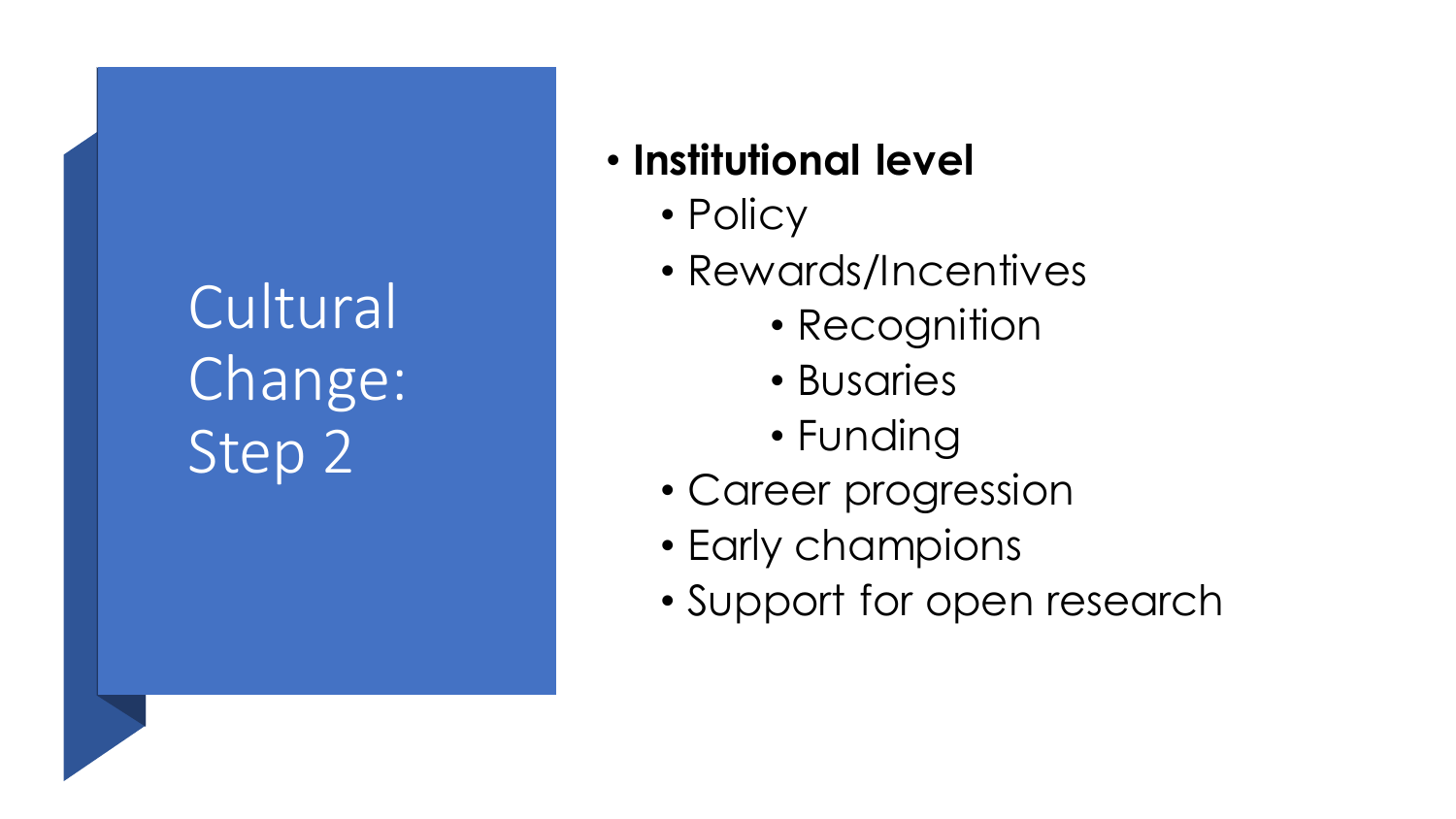## Support

- Build an ecosystem
	- Library Support
	- Inter departmental support
	- New roles
- Recognition of extra work in open research
- Researchers cannot do it by themselves
- Educate and inform
- Help to manage data (critical)
- Coordinator on open research projects

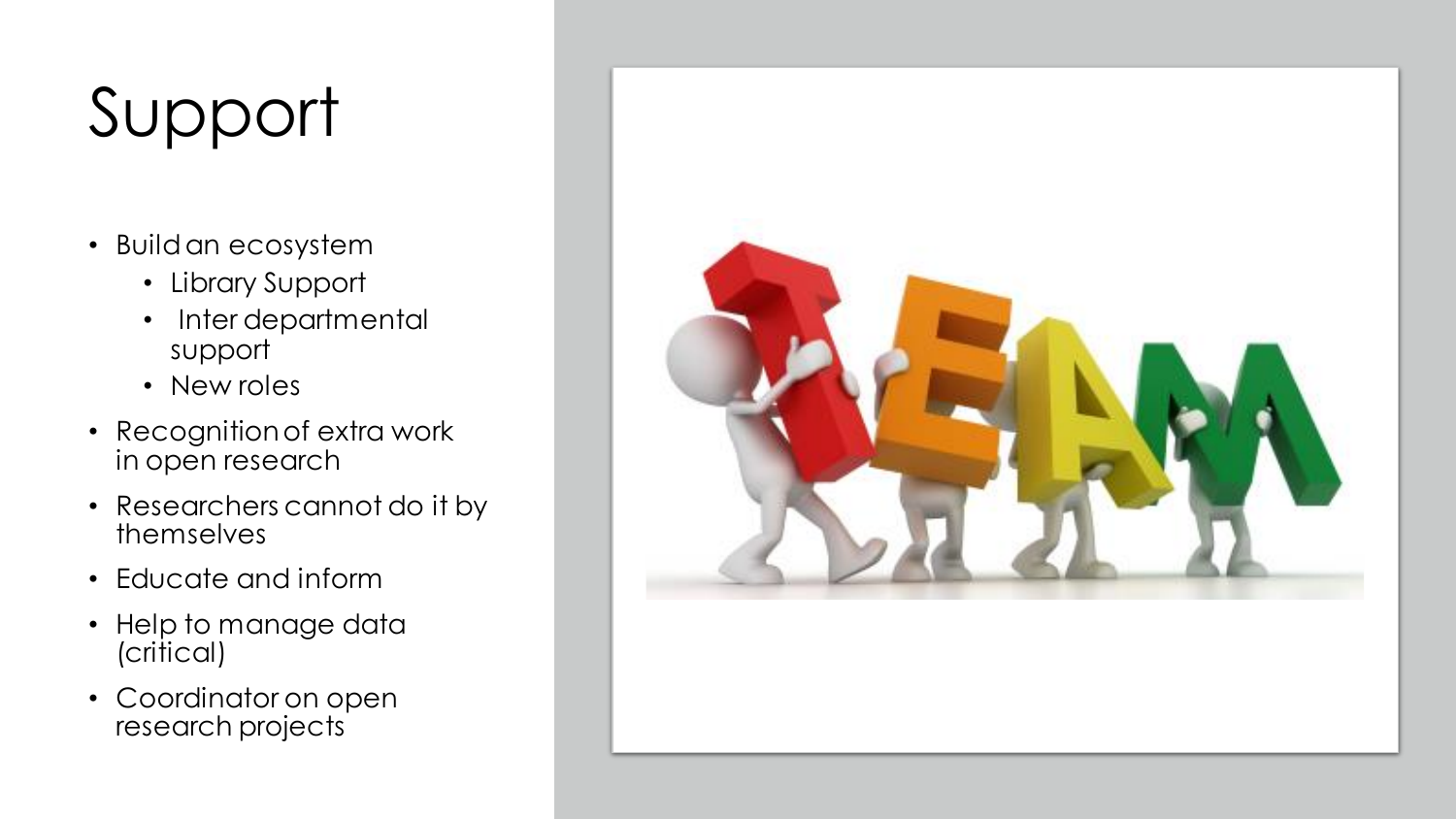# TU Dublin

Very successful with Open access to publication

Arrow map/Increased visibility/Global Reach

1000 item first years, maintained since

### 11 millionth download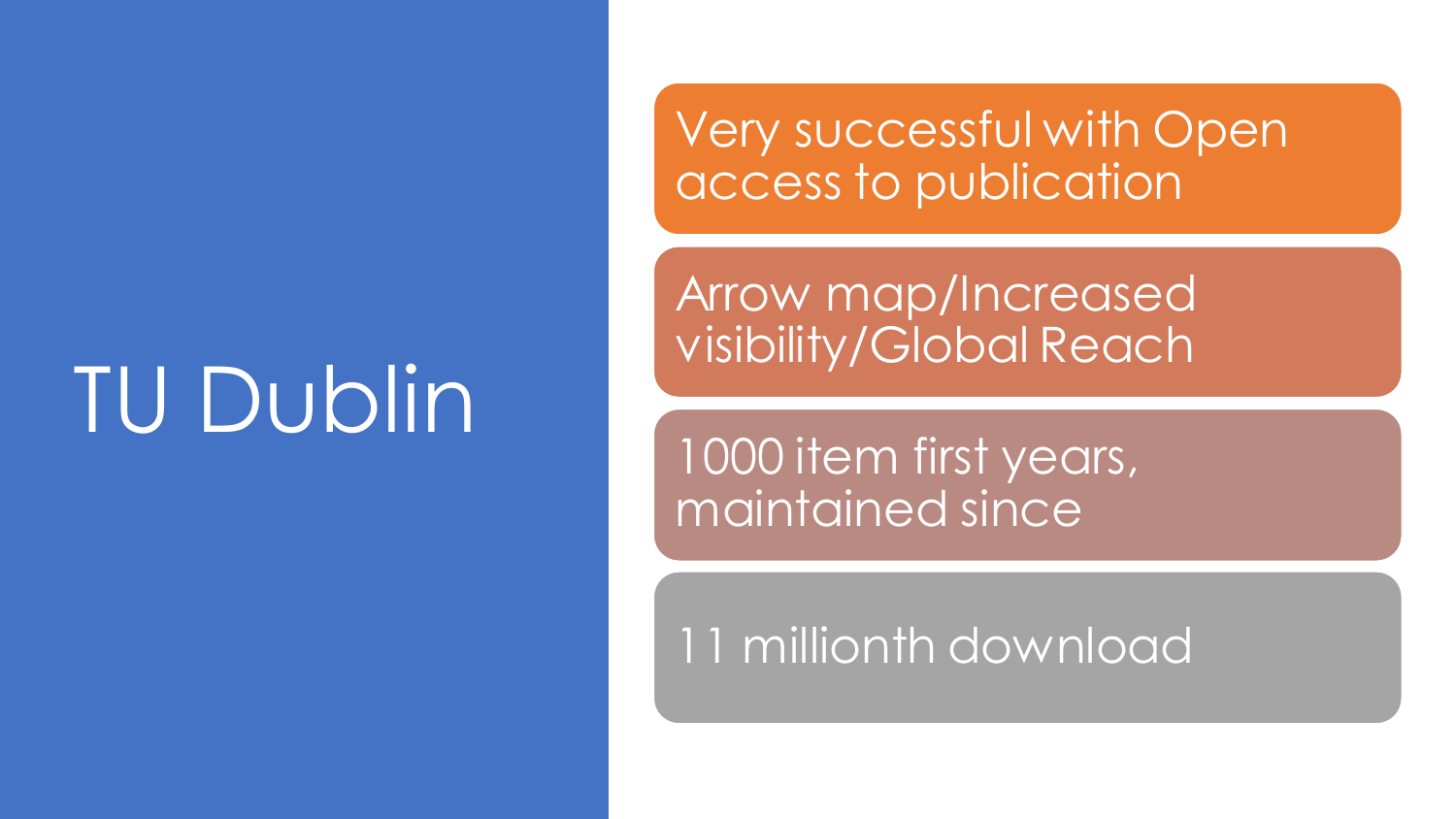### Why did it work so well?

Author dashboard very important (**feedback**)

Arrow profile required for research (**push factor**)

Great for institution, great for individual (**recognition**)

Good for material in other formats (**inclusive**)

Open access to publications policy 2010 (**institutional**)

TU Dublin Open Research Forum (**institutional**)

Library/Research Office support (**infrastructure**)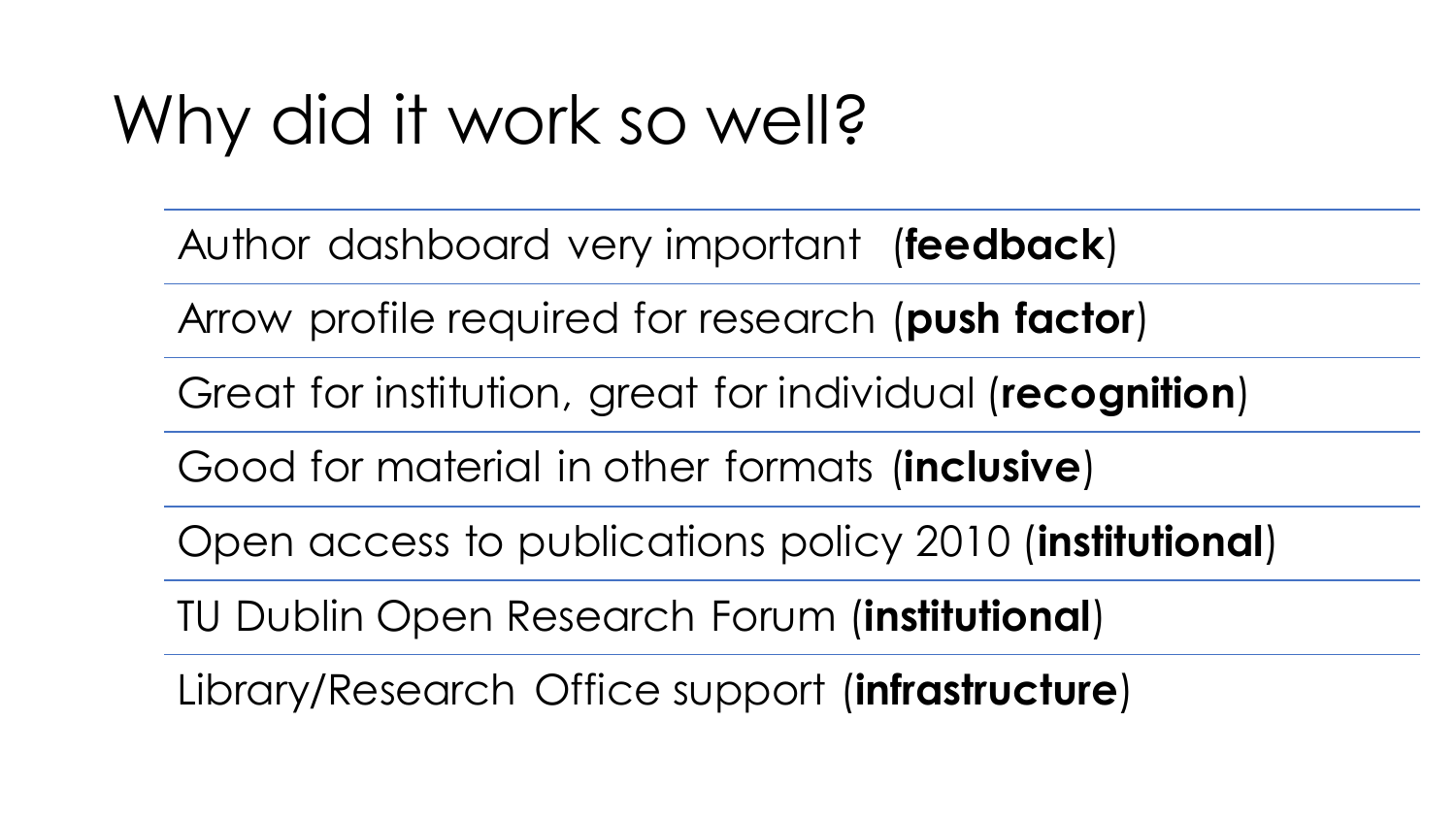### But Open Research?

- Passive resistance
- Now a university, reliance on citation profile
- Funders mandating openness
- Researchers don't know what to do
- Not keen on sharing data
	- Feeling will share data if asked for it, but not otherwise
	- Fear of what will happen their data
- How to protect/award early career researchers?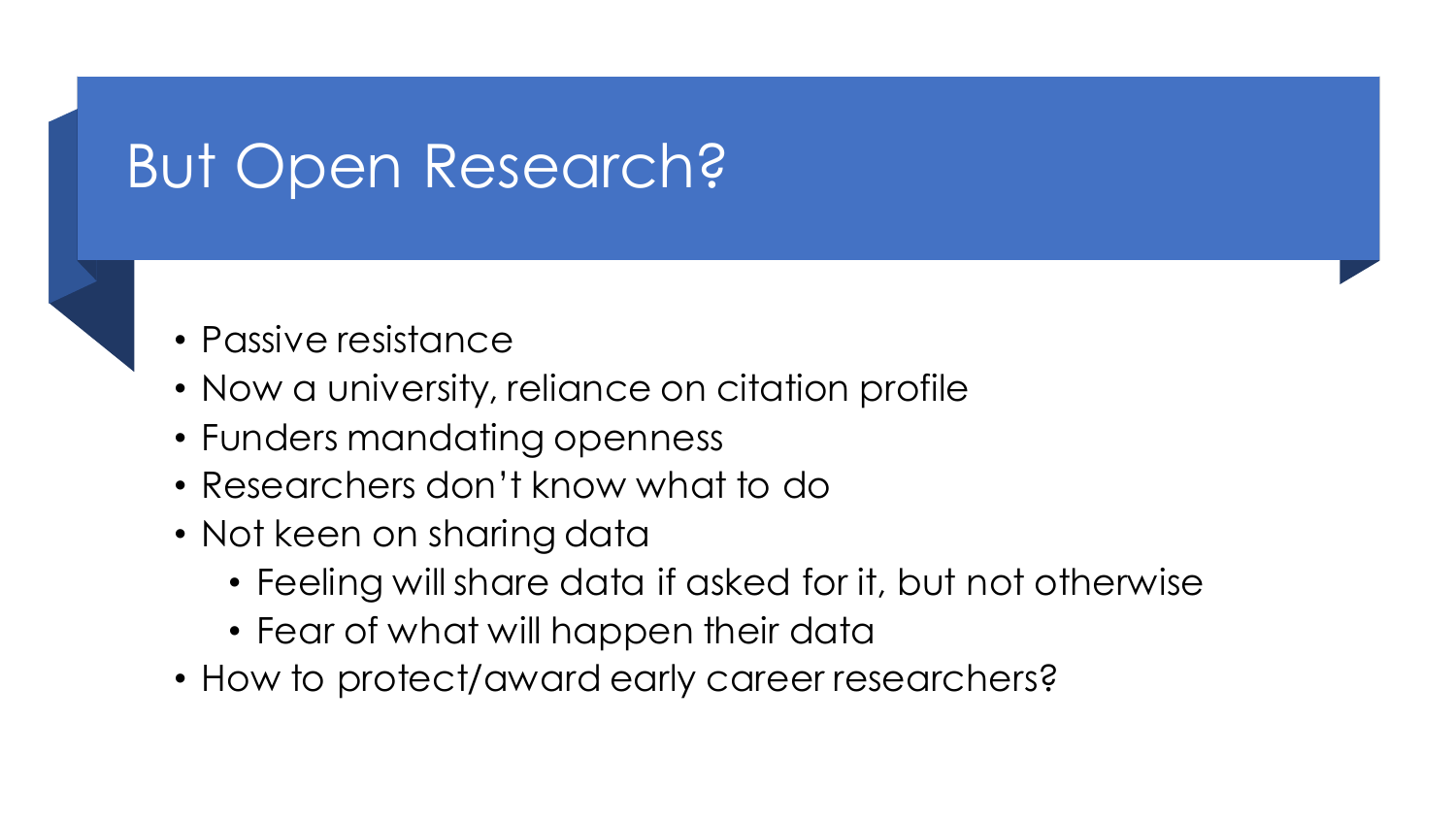### **Hybrid** approach

- University does not support APCs pay out of funding
- Transformative agreements
- Orphan APC
- Inform about citations but also impact
- Impact generally becoming more important
- Awareness researchers need lots of support
- Evaluation heavily reliant on citations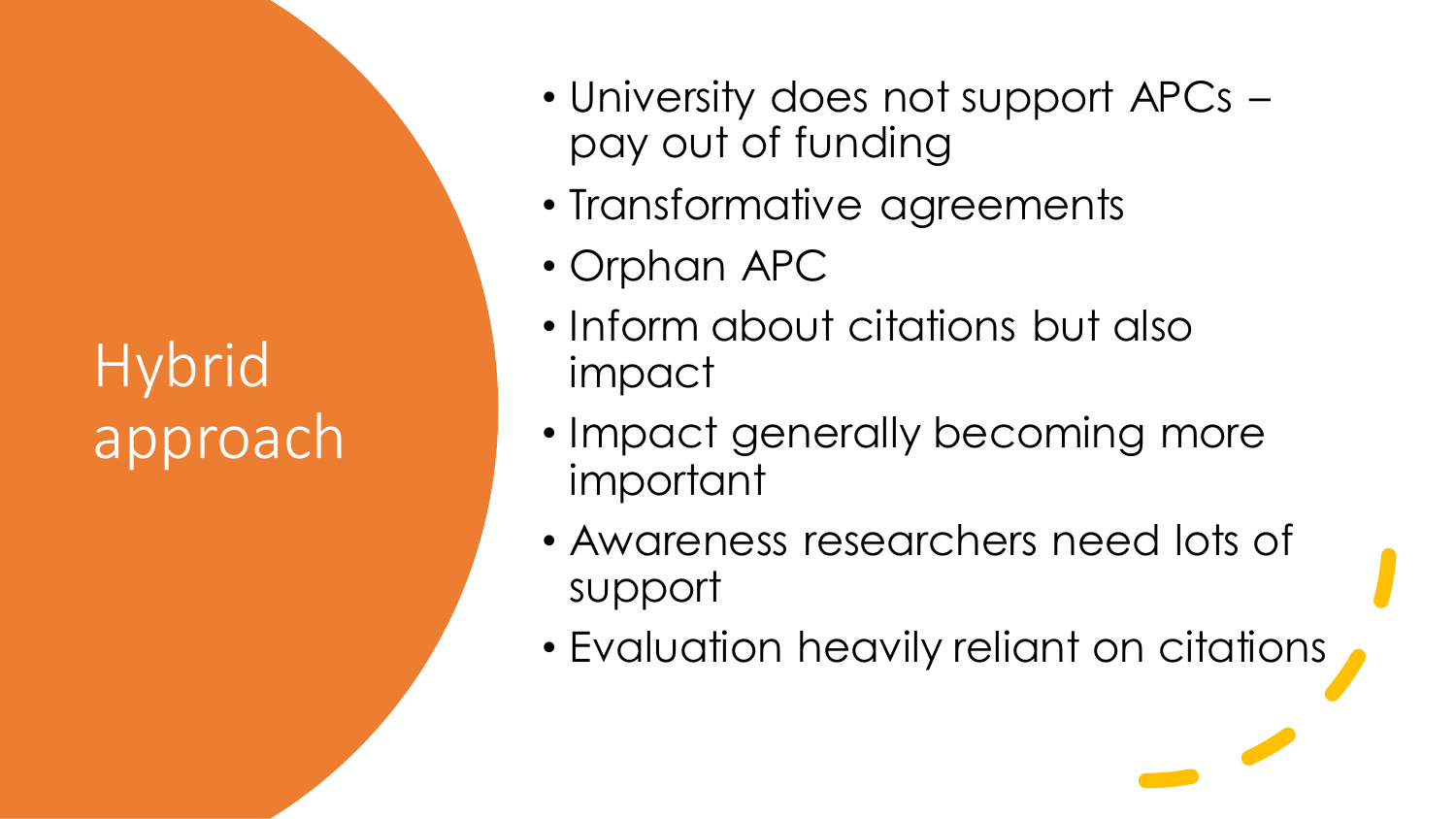## Start the process

- Open Research Support Unit (2021)
	- Open Research Manager, IR Manager, Open Scholarship Librarian
	- Coming data manager, data librarian, bibliometrics librarian, unit lead and admin
- Online presence with information and current awareness
- But more importantly investment in **PEOPLE who can help**
- So far **---**help with dmps, publishing, open access statements in proposals, where to publish, open access journals
- Series of factsheets have proven popular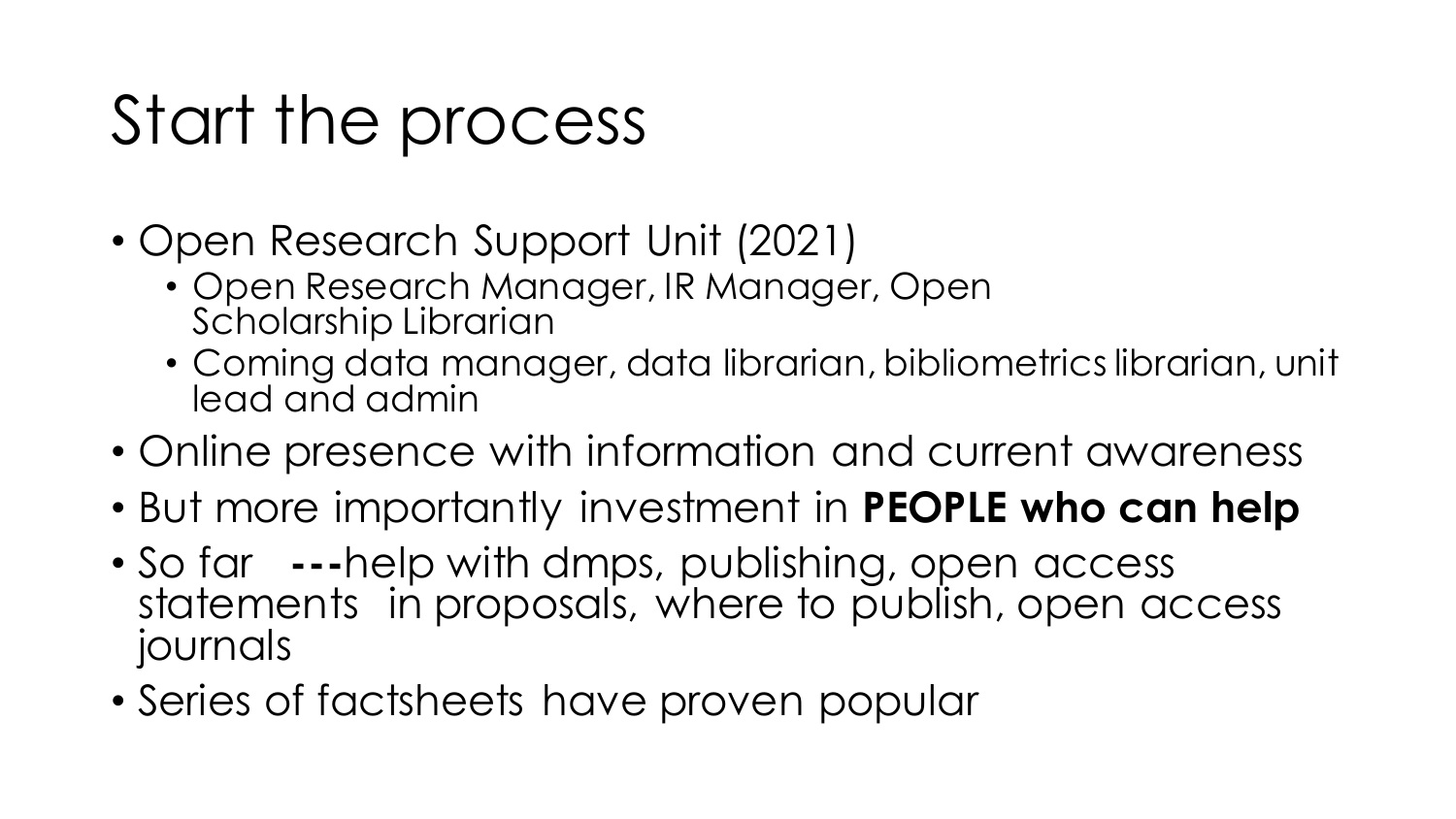## Plans

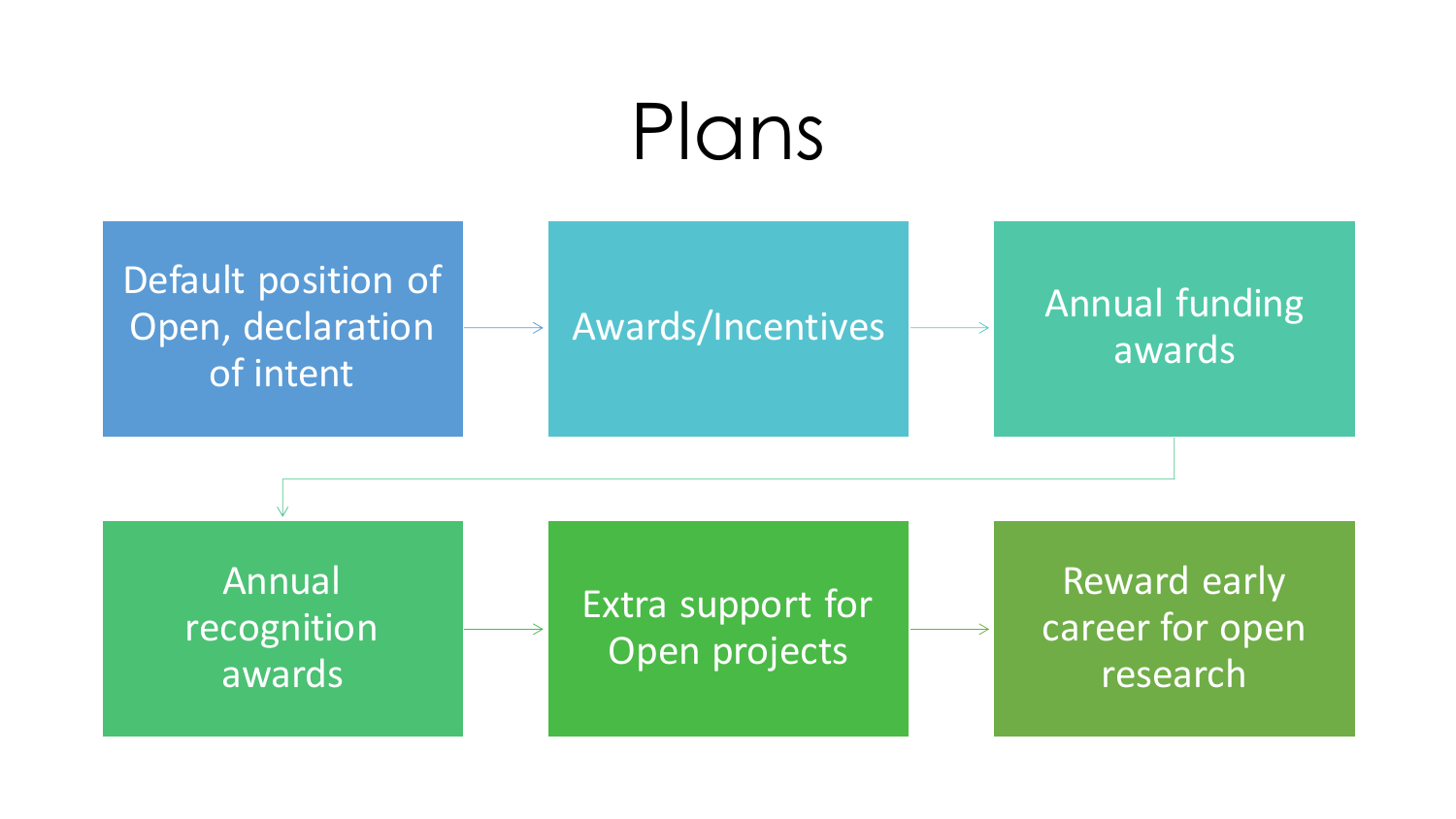EUt+ Alliance: **Open** Research

- 8 universities
- To establish a practical common framework for open research
- Common **understanding and policies** around Open Research
- Promote **the green route** to Open Access
- Adopt either Leiden or **DORA** to implement humane, fair, transparent and responsible evaluation of research
- Equip both staff and students with the **skills** necessary to navigate an Open Research Environment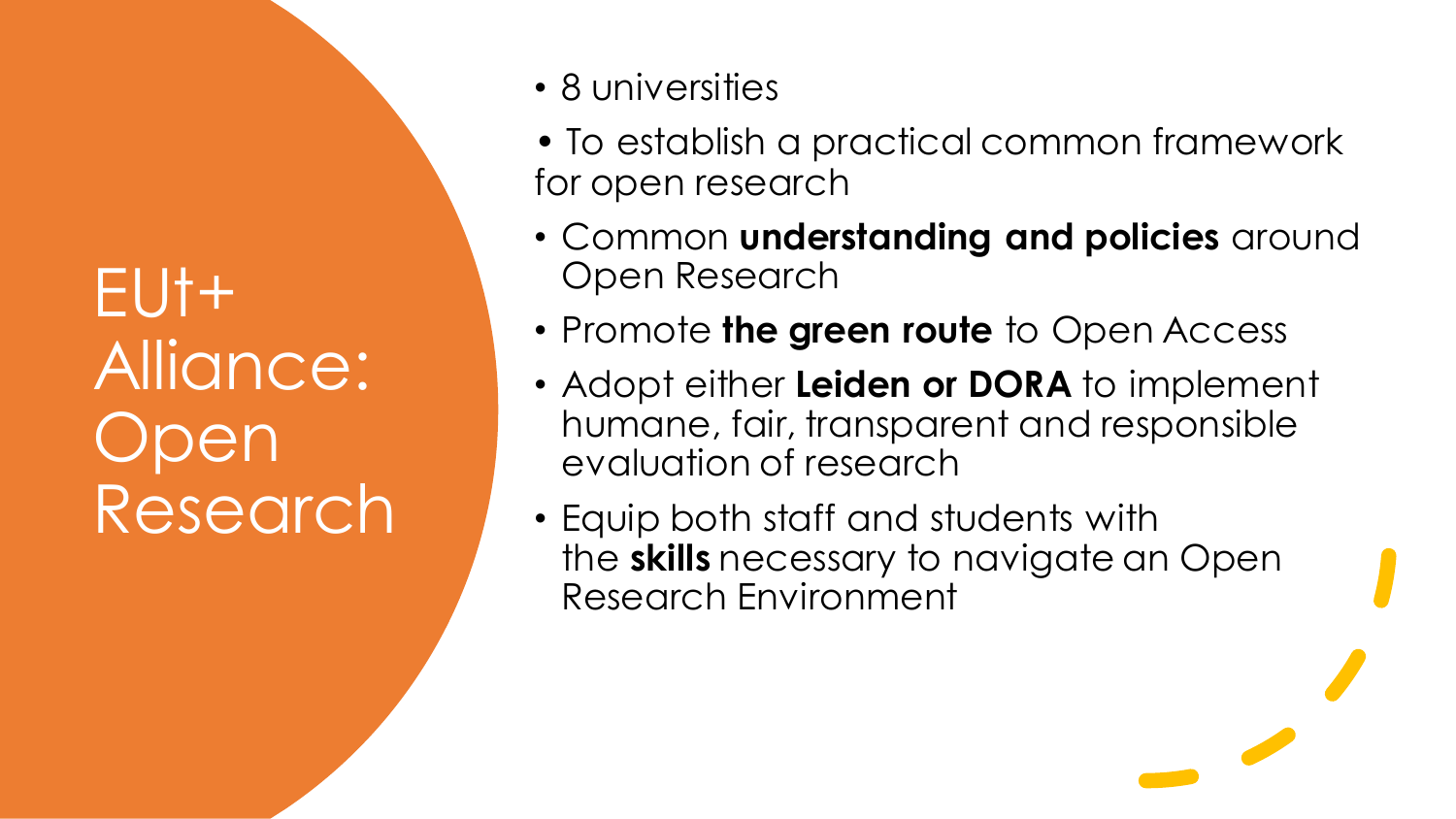### What we found

- All reasonable on open access to publications
- European National Evaluations rely on citations/JIF
- Awareness levels different in each university
	- Some more receptive than others
- Passive resistance
- Landscape survey
	- General awareness of where we were
	- Helped set priorities
	- 2 deliverables concentrated the mind
		- Academic Press and Institutional Repository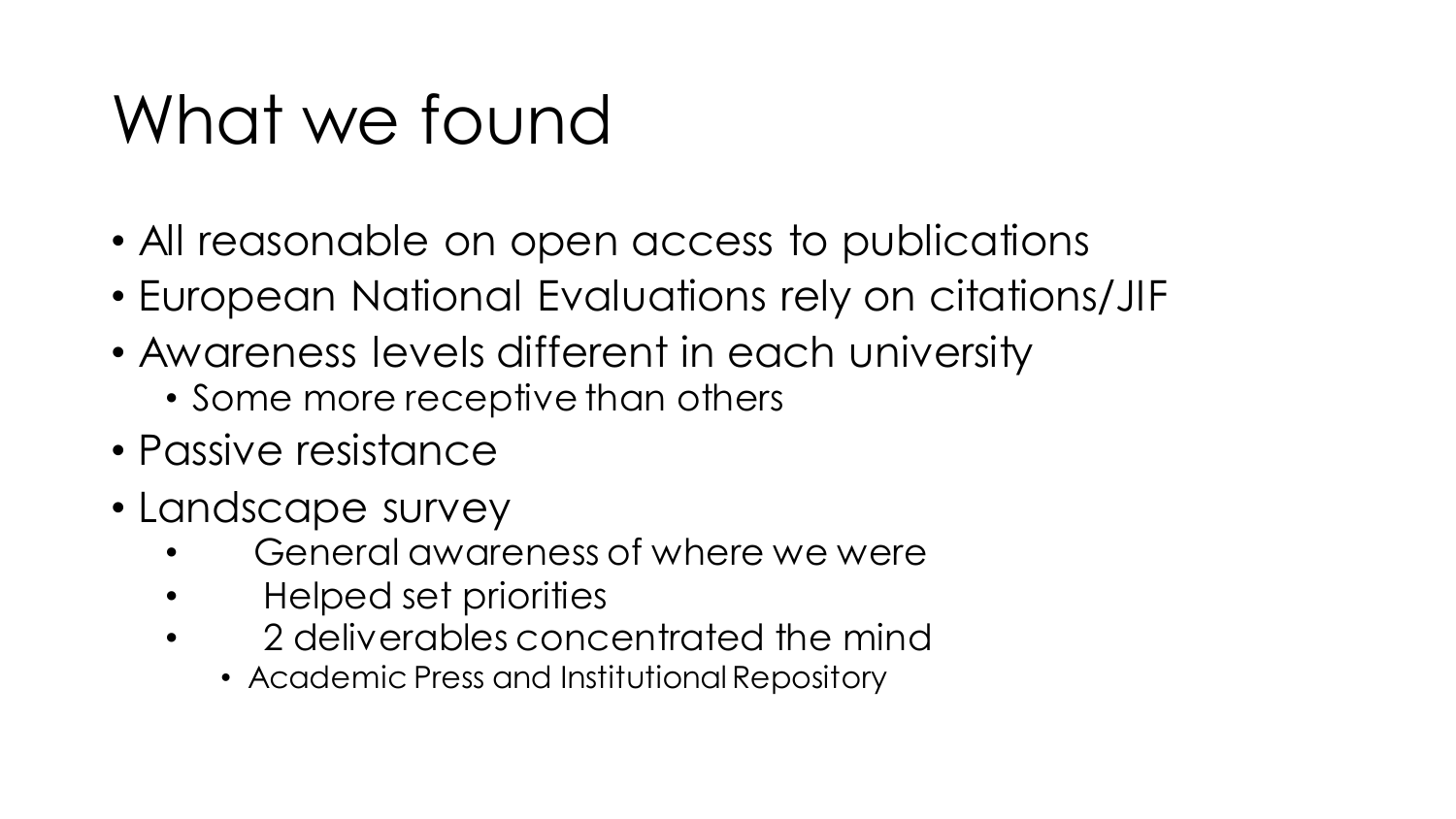### Methodology

### Foster Glossary of terms....common definitions

#### Open research statement

- Signed by all rectors/presidents
- Support but not necessarily implementation

#### Found it easier to use subgroup model

- Academic Press
- IR
- Research Information System
- Metrics

#### Little funding, existing personnel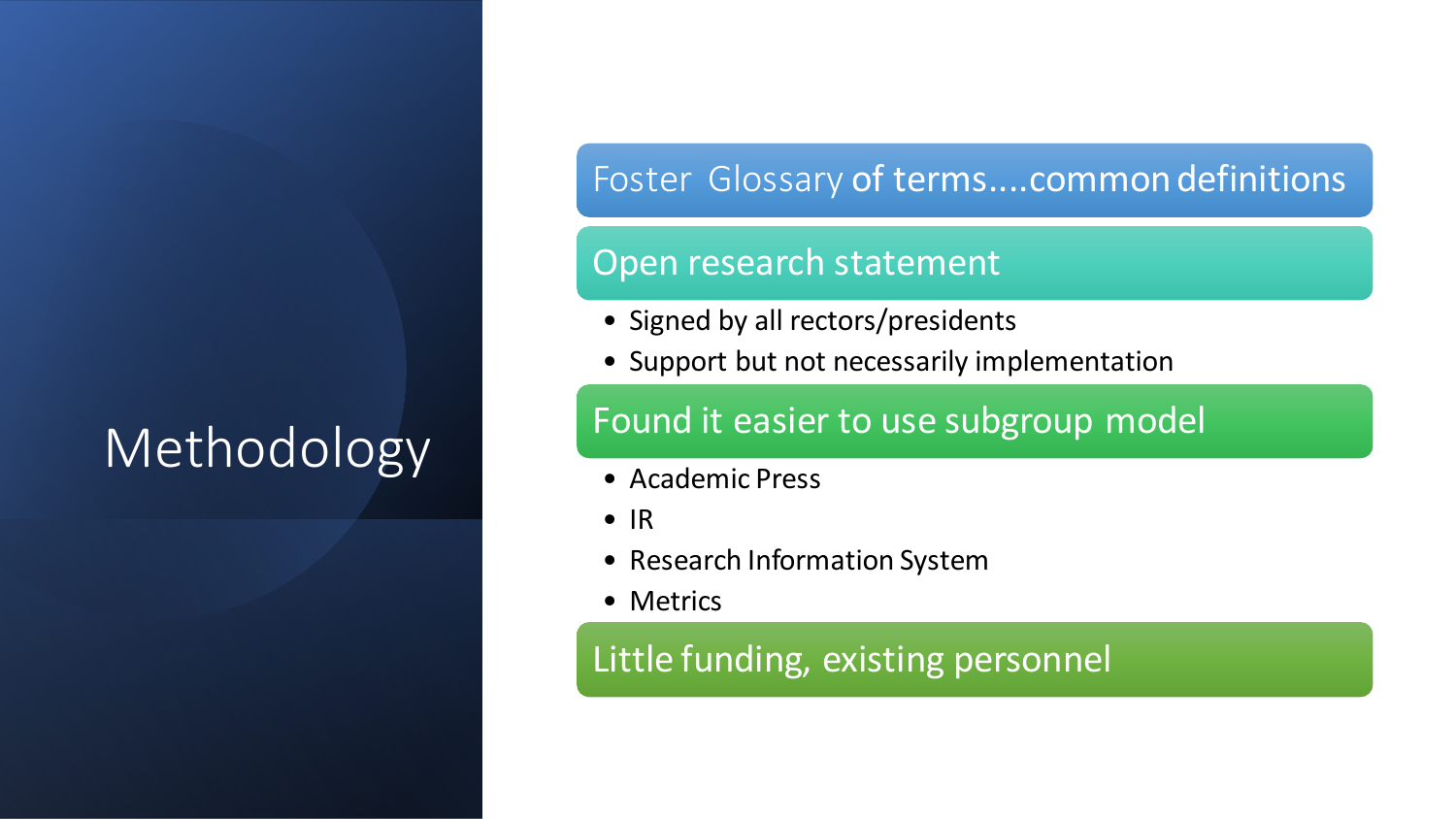# Institutional Repository

### OpenAire portal

- <https://eut.openaire.eu/>
- 7 out of 8 had own IR

Winning reason very good analytics

Can deposit directly

first tangible joint effort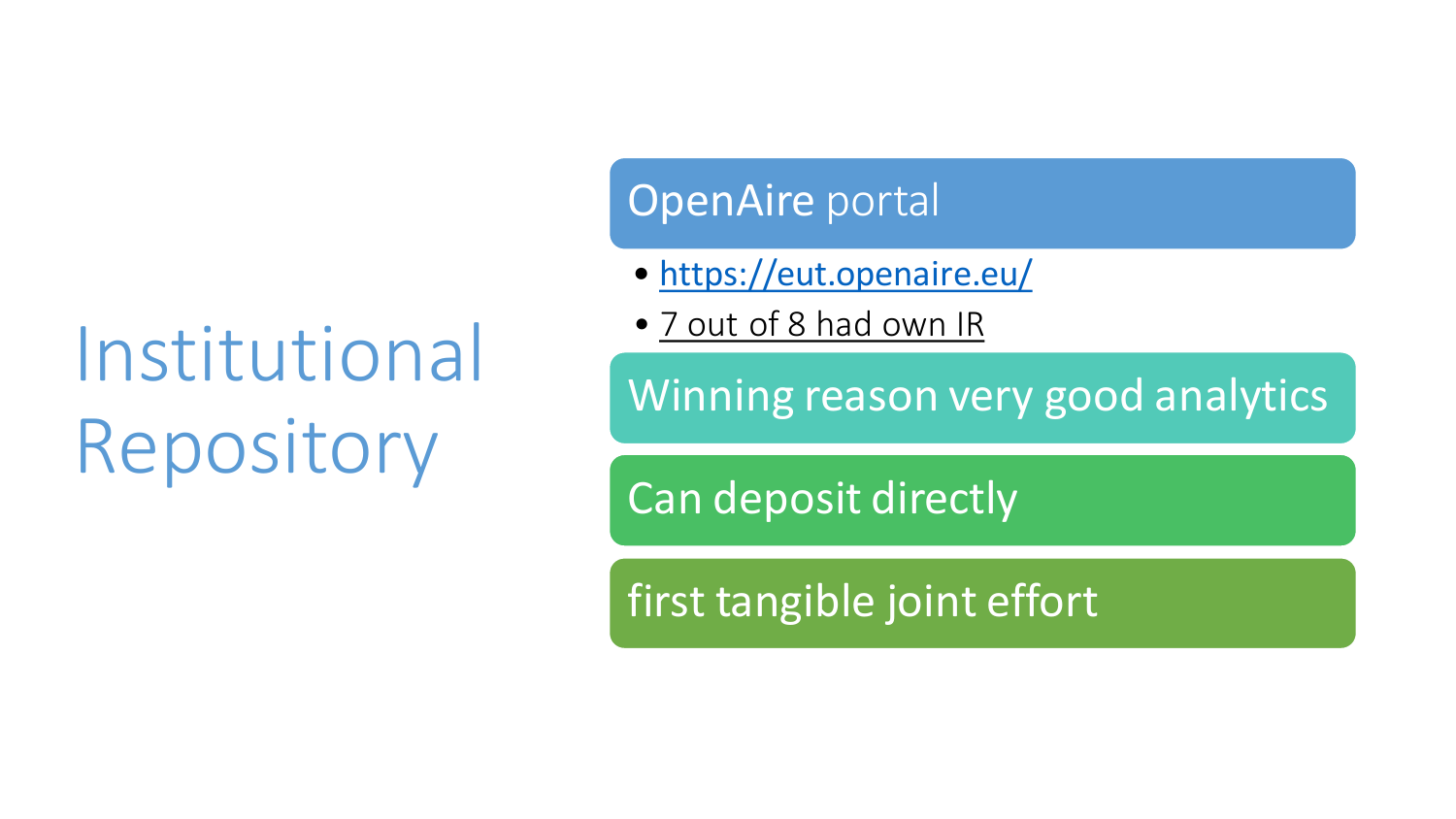### Academic Press

- High Quality Press
- Agreed to move from print to open access press
- Agreement with vendor to use IR software (3 year project)
- Approval/peer review devolved to each institution
- Automatic publication of some EUt+ outputs
- Steering Group established
- Print on demand facility from 2 universities.
- Ready to go [https://univ-tech.eu/academic-press](https://eur05.safelinks.protection.outlook.com/?url=https%3A%2F%2Funiv-tech.eu%2Facademic-press&data=04%7C01%7Cyvonne.desmond%40TUDublin.ie%7C3b5387336dea455f4ec808da00edb7df%7C766317cbe9484e5f8cecdabc8e2fd5da%7C0%7C0%7C637823318232345588%7CUnknown%7CTWFpbGZsb3d8eyJWIjoiMC4wLjAwMDAiLCJQIjoiV2luMzIiLCJBTiI6Ik1haWwiLCJXVCI6Mn0%3D%7C3000&sdata=7FakglHOM9Woe%2FVBFASxY4mgrS8k6Q2LcnrYVOIL6Kg%3D&reserved=0)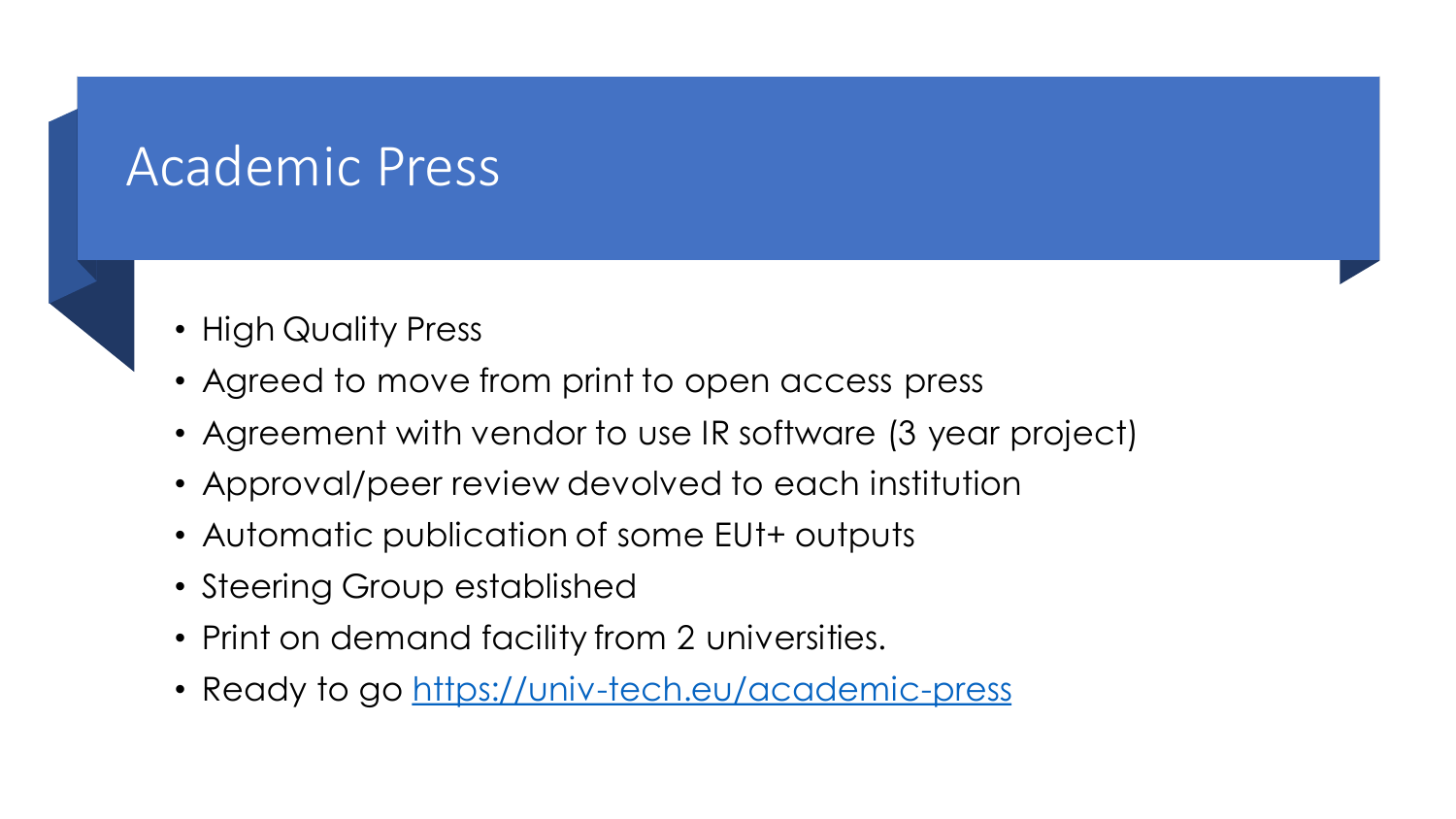In both cases (TU Dublin and EUt+) going for common infrastructure

Shared expertise...2 way flow

Openness is on the agenda

So

Shared training programmes

Need to convince individuals

Need to provide more support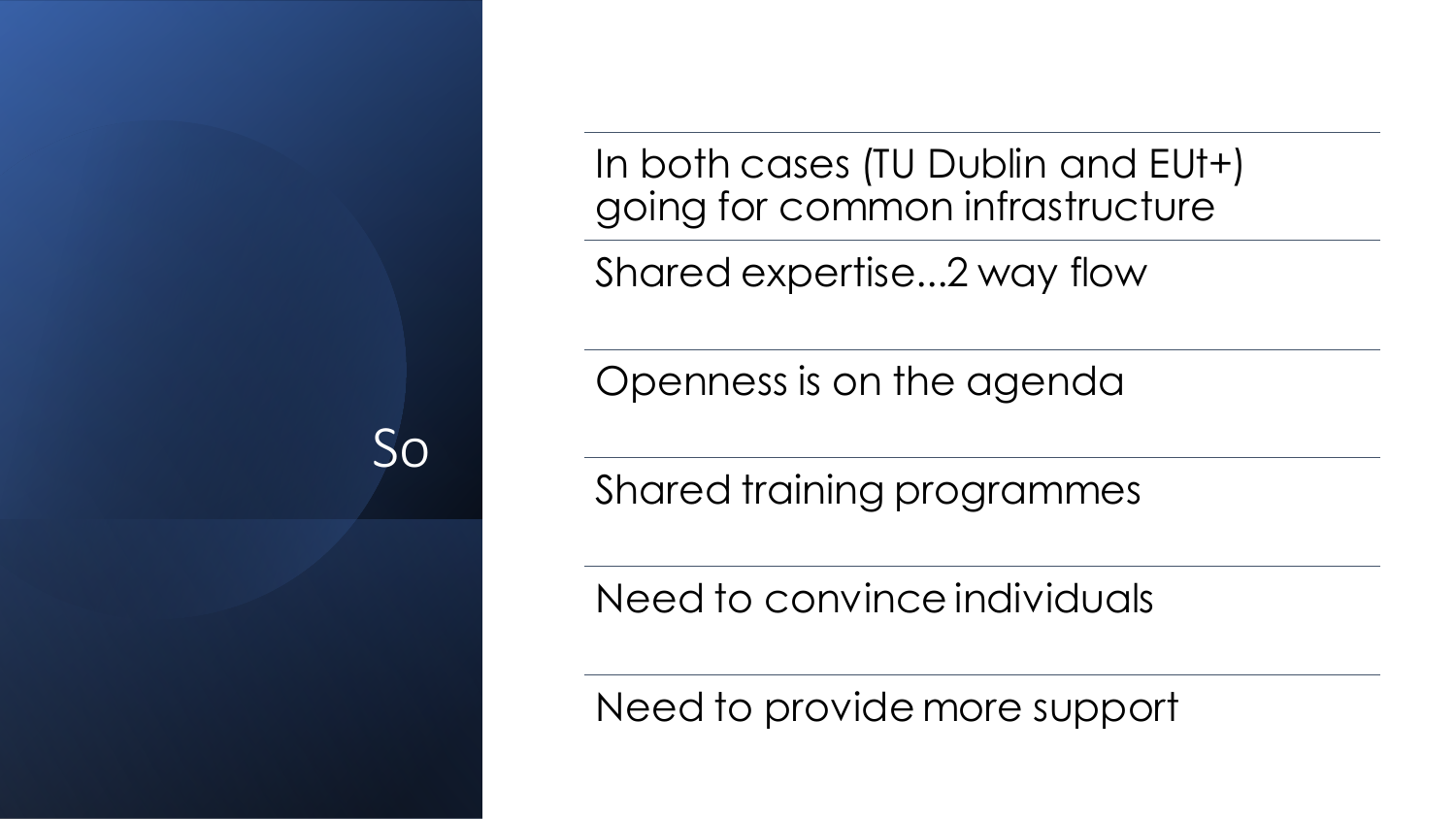### Now all that needs to happen is Cultural change!

- Need to keep moving towards changing research culture
- Push Pull factors
	- Rewards, recognition, incentives
	- Mandates, Policies and Enforcement
	- Embrace the realities of Open More support ----Make it easier for researchers (critical) Less lip service, more real investment internationally, nationally, institutionally.
- Support people: Funders, Research Office, Data Managers, Librarians, DMP managers, Proposal writers, Communication managers, legal experts, bibliometrics and altmetrics, senior management, governments and some new roles we have not thought of yet!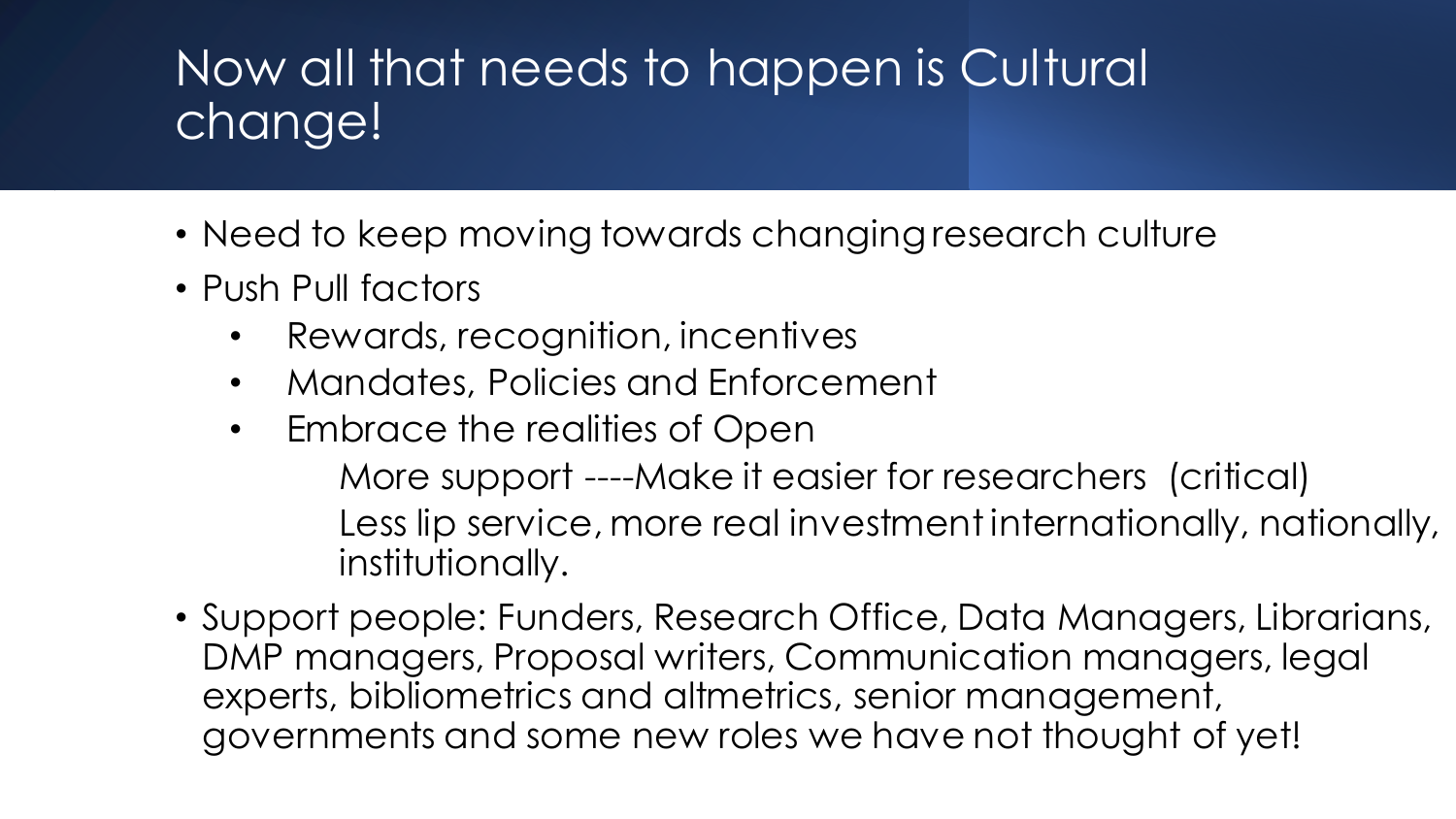### From thought to deed

- Level of real commitment
- Reluctance of established academics to jump
- Fears of early career researchers handicapping their careers
- National bodies and funders aspirational but could do more
	- He who pays the piper calls the tune
- Recognition open is good for research, society and taxpayer
- Need more push pull factors
	- Carrot and stick to move the thought to action
- Cannot keep asking researchers to do more and more admin work instead of research.
	- Needs infrastructure/investment to work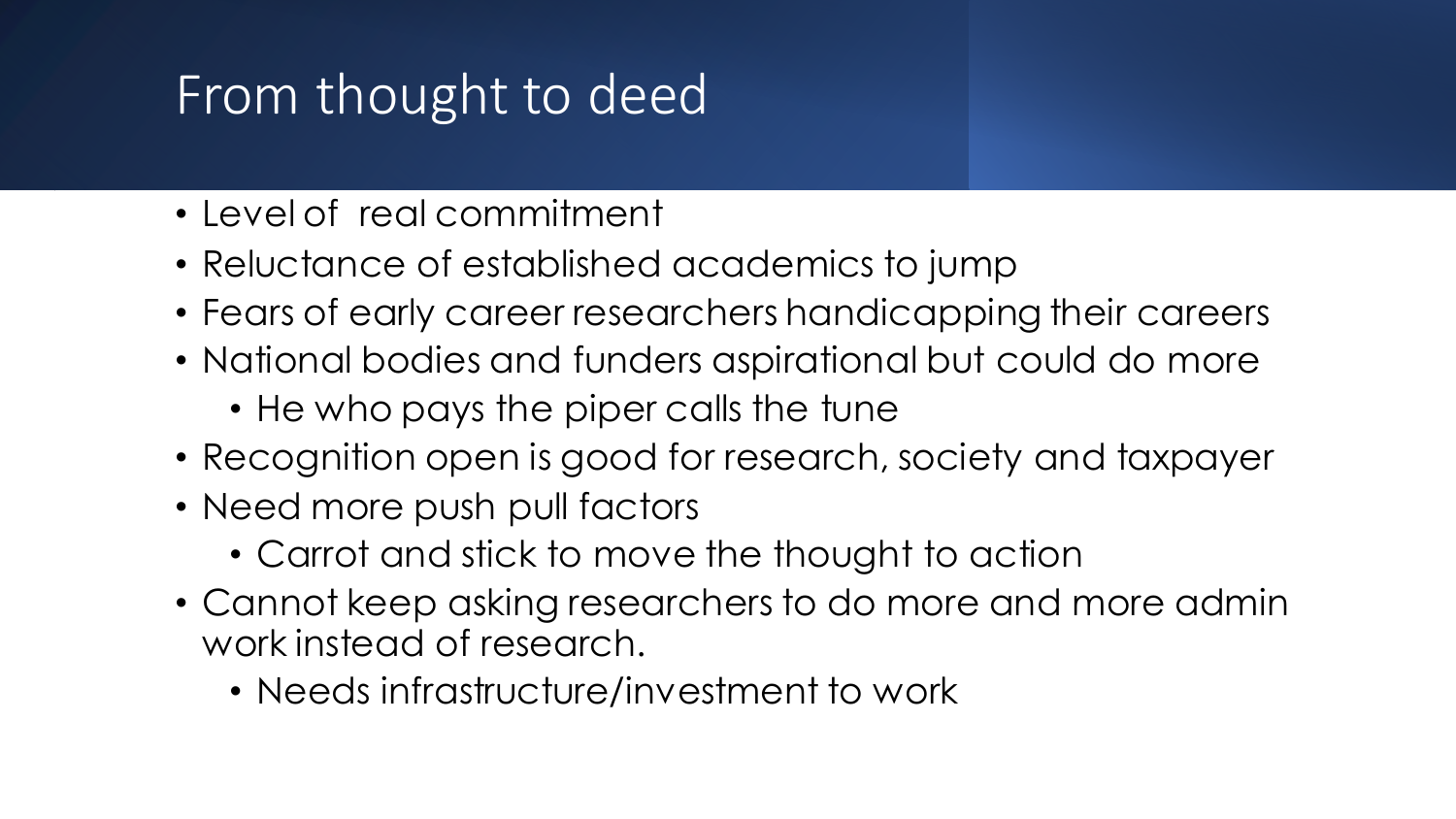# "It does not matter how slowly you go as long as you do not stop." -Confucius